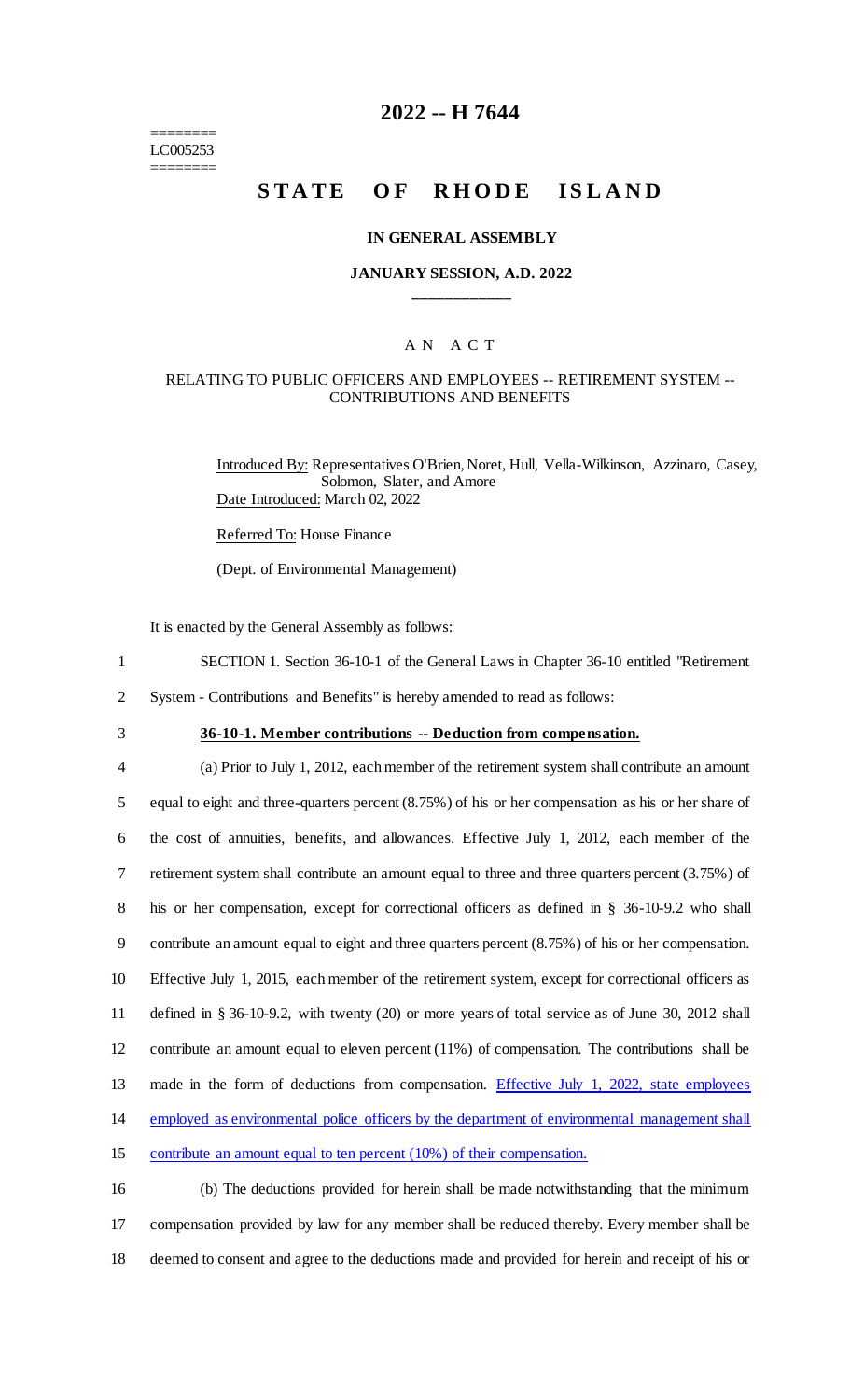her full compensation and payment of compensation, less the deductions, shall be a full and complete discharge and acquittance of all claims and demands whatsoever for the services rendered by the person during the period covered by the payment except as to the benefit provided under this chapter.

 SECTION 2. Section 36-10.3-1 of the General Laws in Chapter 36-10.3 entitled "Defined Contribution Retirement Plan" is hereby amended to read as follows:

#### **36-10.3-1. Definitions.**

 As used in this chapter, the following terms, unless the context requires a different interpretation, shall have the following meanings:

(1) "Compensation" means compensation as defined in § 36-8-1(8).

 (2) "Employee" means an employee as defined in §§ 36-8-1(9) and 45-21-2(7) and a teacher as defined in § 16-16-1(12), effective July 1, 2012; provided however, effective July 1, 2015, "employee" shall not include any employee with twenty (20) or more years of total service as of June 30, 2012, in the employees retirement system under chapters 8 through 10 of title 36 or chapter 16 of title 16 (ERS), or the municipal employees retirement system under chapter 21 of title 45 (MERS); provided, however, effective July 1, 2022, "employee" shall not include environmental police officers employed by the department of environmental management.

 (3) "Employer" means the State of Rhode Island or the local municipality which employs a member of the Employees Retirement System under chapters 8 through 10 of title 36 or chapter 16 of title 16 (ERS) or the Municipal Employees Retirement System under chapters 21 and 21.2 of title 45 (MERS).

(4) "Plan" means the retirement plan established by this chapter.

 (5) A "public safety member" shall mean a member of MERS who is a municipal fire fighter or a municipal policeman or policewoman as defined in § 45-21.2-2 who does not participate in Social Security under the Federal Old Age, Survivors, and Disability income program.

(6) "Regular member" means:

 (i) An employee who is a member of ERS other than correctional officers as defined in § 36-10-9.2; or

(ii) An employee who is a member of MERS other than a public safety member.

 (7) The "retirement board" or "board" shall mean the retirement board of the Employees Retirement System of Rhode Island as defined in chapter 8 of this title. The retirement board shall be the plan administrator and plan trustee and shall administer the plan in accordance with § 36-8- 4.1.

(8) "State investment commission" or "commission" means the state investment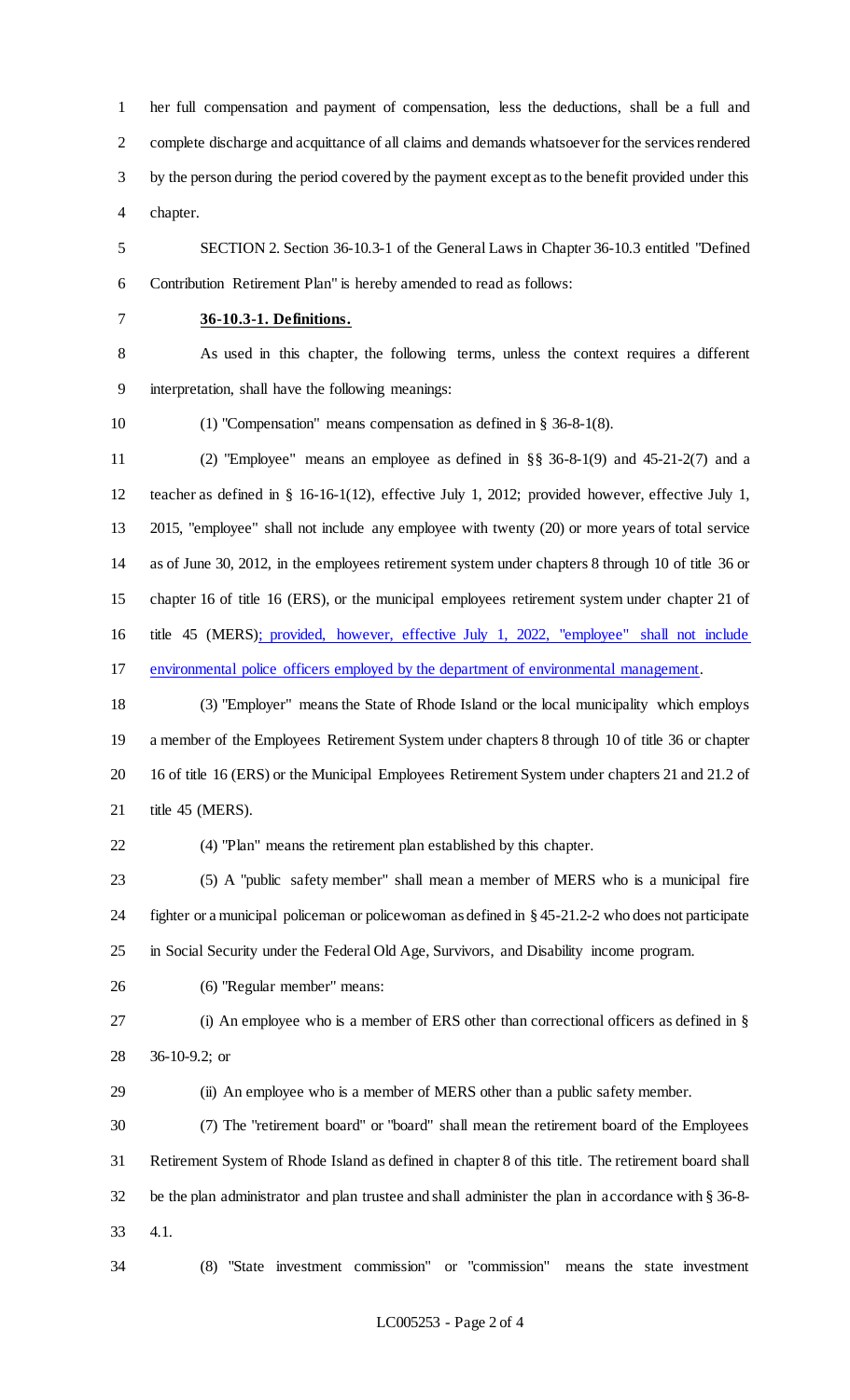- commission as defined in § 35-10-1.
- (9) "Supplemental employer" includes any employer that provides supplemental contributions to the defined contribution retirement plan as provided in § 36-10.3-3. (10) "Supplemental member" is defined in § 36-10.3-3. SECTION 3. Chapter 36-10 of the General Laws entitled "Retirement System -
- Contributions and Benefits" is hereby amended by adding thereto the following section:
- **36-10-9.8. Retirement on service allowance -- State law enforcement professionals.**
- Effective July 1, 2022, notwithstanding any special law or general law, rule or regulation
- to the contrary, state employees employed as environmental police officers employed by the
- 10 department of environmental management shall be entitled to the benefits provided by §§ 45-21.2-
- 5, 45-21.2-6, 45-21.2-10, 45-21.2-11, 45-21.2-12, and 45-21.2-13.
- SECTION 4. This act shall take effect upon passage.

======== LC005253 ========